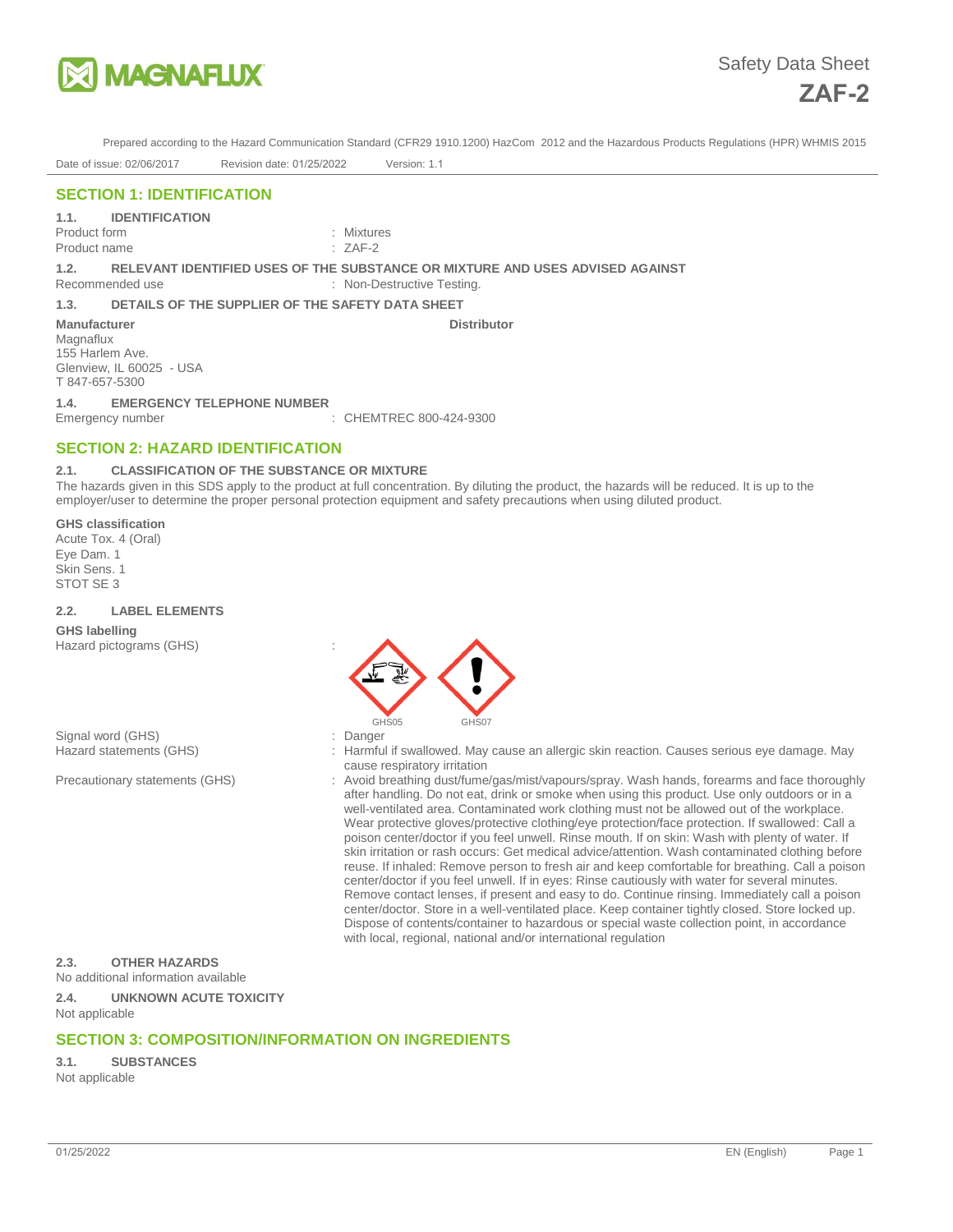

#### **3.2. MIXTURES**

| <b>Name</b>                                           | <b>Product identifier</b> |    |
|-------------------------------------------------------|---------------------------|----|
| Ethylene glycol                                       | (CAS No) 107-21-1         | 50 |
| $\overline{5}$ -Decyne-4,7-diol, 2,4,7,9-tetramethyl- | (CAS No) 126-86-3         | 50 |

## **SECTION 4: FIRST AID MEASURES**

#### **4.1. DESCRIPTION OF FIRST AID MEASURES**

| First-aid measures after inhalation      | : If breathing is difficult, remove victim to fresh air and keep at rest in a position comfortable for<br>breathing. Call a POISON CENTER or doctor/physician if you feel unwell.                                            |
|------------------------------------------|------------------------------------------------------------------------------------------------------------------------------------------------------------------------------------------------------------------------------|
| First-aid measures after skin contact    | : IF ON SKIN: Wash with plenty of Water. Take off contaminated clothing and wash it before<br>reuse. If skin irritation or rash occurs: Get medical advice/attention.                                                        |
| First-aid measures after eye contact     | : IF IN EYES: Rinse cautiously with water for several minutes. Remove contact lenses, if present<br>and easy to do. Continue rinsing. Immediately call a POISON CENTER or doctor/physician.                                  |
| First-aid measures after ingestion       | : IF SWALLOWED: Rinse mouth. Never give anything by mouth to an unconscious person. Do<br>NOT induce vomiting unless directed to do so by medical personnel. Call a POISON CENTER<br>or doctor/physician if you feel unwell. |
| 4.2.                                     | <b>MOST IMPORTANT SYMPTOMS AND EFFECTS, BOTH ACUTE AND DELAYED</b>                                                                                                                                                           |
| Symptoms/injuries after inhalation       | : May cause irritation to the respiratory tract.                                                                                                                                                                             |
| Symptoms/injuries after skin contact     | : May cause skin irritation. Repeated exposure may cause skin dryness or cracking. May cause<br>an allergic skin reaction.                                                                                                   |
| Symptoms/injuries after eye contact      | : Causes serious eye damage. Symptoms may include discomfort or pain, excess blinking and<br>tear production, with marked redness and swelling of the conjunctiva. May cause burns.                                          |
| Symptoms/injuries after ingestion        | : Harmful if swallowed. May cause gastrointestinal irritation, nausea, vomiting and diarrhea.                                                                                                                                |
| 4.3.                                     | INDICATION OF ANY IMMEDIATE MEDICAL ATTENTION AND SPECIAL TREATMENT NEEDED<br>Symptoms may be delayed. In case of accident or if you feel unwell, seek medical advice immediately (show the label where possible).           |
| <b>SECTION 5: FIRE-FIGHTING MEASURES</b> |                                                                                                                                                                                                                              |
| FVTINAUDOUMA BERNA                       |                                                                                                                                                                                                                              |

## **5.1. EXTINGUISHING MEDIA**

| .           |                                                                |                                                                                                                       |
|-------------|----------------------------------------------------------------|-----------------------------------------------------------------------------------------------------------------------|
|             | Suitable extinguishing media<br>Unsuitable extinguishing media | : Dry chemical, CO2, dry sand, or alcohol-resistant foam. Water spray. limestone powder.<br>: None known.             |
| 5.2.        | <b>SPECIAL HAZARDS ARISING FROM THE SUBSTANCE OR MIXTURE</b>   |                                                                                                                       |
| Fire hazard |                                                                | : Products of combustion may include, and are not limited to: oxides of carbon.                                       |
| Reactivity  |                                                                | : No dangerous reactions known under normal conditions of use.                                                        |
| 5.3.        | <b>ADVICE FOR FIREFIGHTERS</b>                                 |                                                                                                                       |
|             | Protection during firefighting                                 | : Keep upwind of fire. Wear full fire fighting turn-out gear (full Bunker gear) and respiratory<br>protection (SCBA). |

## **SECTION 6: ACCIDENTAL RELEASE MEASURES**

#### **6.1. PERSONAL PRECAUTIONS, PROTECTIVE EQUIPMENT AND EMERGENCY PROCEDURES**

General measures **interval measures** : Use personal protection recommended in Section 8. Isolate the hazard area and deny entry to unnecessary and unprotected personnel.

# **6.1.1. FOR NON-EMERGENCY PERSONNEL**

No additional information available **6.1.2. FOR EMERGENCY RESPONDERS** 

No additional information available

## **6.2. ENVIRONMENTAL PRECAUTIONS**

Prevent entry to sewers and public waters.

# **6.3. METHODS AND MATERIAL FOR CONTAINMENT AND CLEANING UP**

For containment : Absorb and/or contain spill with inert material (sand, vermiculite or other appropriate material), then place in suitable container. Do not flush into surface water or sewer system. Wear recommended personal protective equipment.

Methods for cleaning up  $\blacksquare$ : Sweep or shovel spills into appropriate container for disposal.

#### **6.4. REFERENCE TO OTHER SECTIONS**

For further information refer to section 8: "Exposure controls/personal protection"

# **SECTION 7: HANDLING AND STORAGE**

# **7.1. PRECAUTIONS FOR SAFE HANDLING**

- 
- Precautions for safe handling **interpretatal in the state of the state of the state of the state of the state of the state of the state of the state of the state of the state of the state of the state of the state of the s** swallow. Handle and open container with care. When using do not eat, drink or smoke. Use only outdoors or in a well-ventilated area.

Hygiene measures **interpret in the contaminated clothing before reuse.** Always wash hands after handling the product.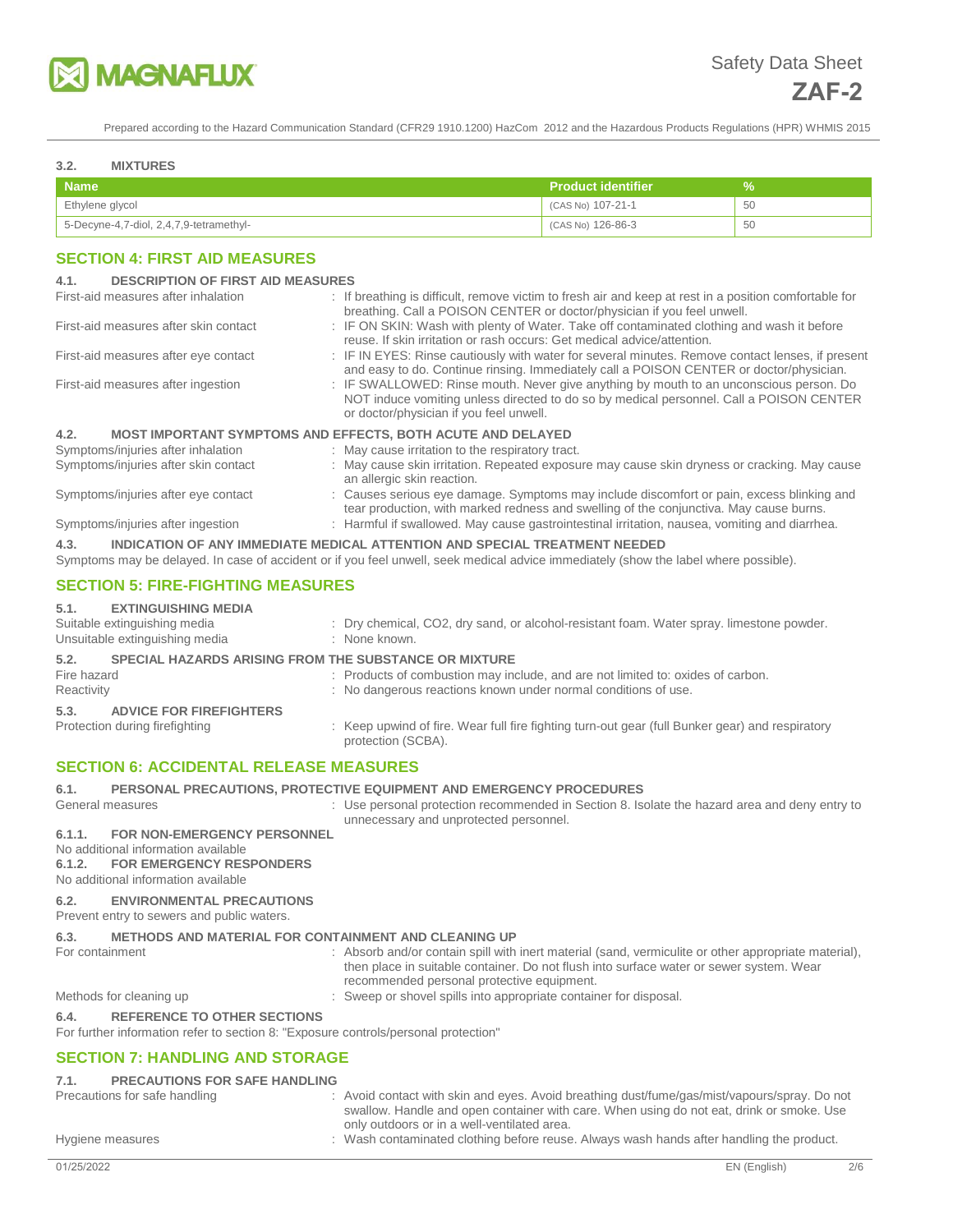

# **7.2. CONDITIONS FOR SAFE STORAGE, INCLUDING ANY INCOMPATIBILITIES**

: Keep out of the reach of children. Keep container tightly closed. Store in a dry, cool and wellventilated place.

# **SECTION 8: EXPOSURE CONTROLS/PERSONAL PROTECTION**

# **8.1. CONTROL PARAMETERS**

| Ethylene glycol (107-21-1)                         |                                    |                                      |
|----------------------------------------------------|------------------------------------|--------------------------------------|
| ACGIH                                              | ACGIH Ceiling (mg/m <sup>3</sup> ) | 100 mg/m <sup>3</sup> (aerosol only) |
| 5-Decyne-4,7-diol, 2,4,7,9-tetramethyl- (126-86-3) |                                    |                                      |
| Not applicable                                     |                                    |                                      |
|                                                    |                                    |                                      |

## **8.2. EXPOSURE CONTROLS**

| Appropriate engineering controls<br>Hand protection | : Ensure good ventilation of the work station.<br>: Wear suitable gloves resistant to chemical penetration.                                                                                                                                      |
|-----------------------------------------------------|--------------------------------------------------------------------------------------------------------------------------------------------------------------------------------------------------------------------------------------------------|
| Eye protection                                      | : Wear eye/face protection.                                                                                                                                                                                                                      |
| Skin and body protection                            | : Wear suitable protective clothing.                                                                                                                                                                                                             |
| Respiratory protection                              | : In case of insufficient ventilation, wear suitable respiratory equipment. Respirator selection<br>must be based on known or anticipated exposure levels, the hazards of the product and the<br>safe working limits of the selected respirator. |
| Environmental exposure controls                     | : Avoid release to the environment.                                                                                                                                                                                                              |
| Other information                                   | : Handle in accordance with good industrial hygiene and safety procedures. Do not eat, drink or                                                                                                                                                  |

smoke when using this product.

# **SECTION 9: PHYSICAL AND CHEMICAL PROPERTIES**

| INFORMATION ON BASIC PHYSICAL AND CHEMICAL PROPERTIES<br>9.1. |  |
|---------------------------------------------------------------|--|
|---------------------------------------------------------------|--|

| Physical state                             | : Liquid                                                      |
|--------------------------------------------|---------------------------------------------------------------|
| Appearance                                 | No data available                                             |
| Colour                                     | : Light yellow                                                |
| Odour                                      | Menthol                                                       |
| Odour threshold                            | No data available                                             |
| рH                                         | No data available                                             |
| Melting point                              | No data available                                             |
| Freezing point                             | No data available                                             |
| Boiling point                              | $> 199 °C$ ( $>390 °F$ )                                      |
| Flash point                                | $> 110 °C$ ( $>230 °F$ )                                      |
| Relative evaporation rate (butylacetate=1) | No data available                                             |
| Flammability (solid, gas)                  | No data available                                             |
| Vapour pressure                            | < 0.98 mm Hg @ 21°C (70°F)                                    |
| Relative vapour density at 20 °C           | No data available                                             |
| Relative density                           | No data available                                             |
| Density<br>Solubility                      | 62.428 lb/ft <sup>3</sup> at 21°C (70°F)<br>No data available |
| Partition coefficient n-octanol/water      | No data available                                             |
| Auto-ignition temperature                  | No data available                                             |
| Decomposition temperature                  | No data available                                             |
| Viscosity, kinematic                       | No data available                                             |
| Viscosity, dynamic                         | No data available                                             |
| <b>Explosive limits</b>                    | No data available                                             |
| Explosive properties                       | No data available                                             |
| Oxidising properties                       | No data available                                             |
|                                            |                                                               |

## **9.2. OTHER INFORMATION**

No additional information available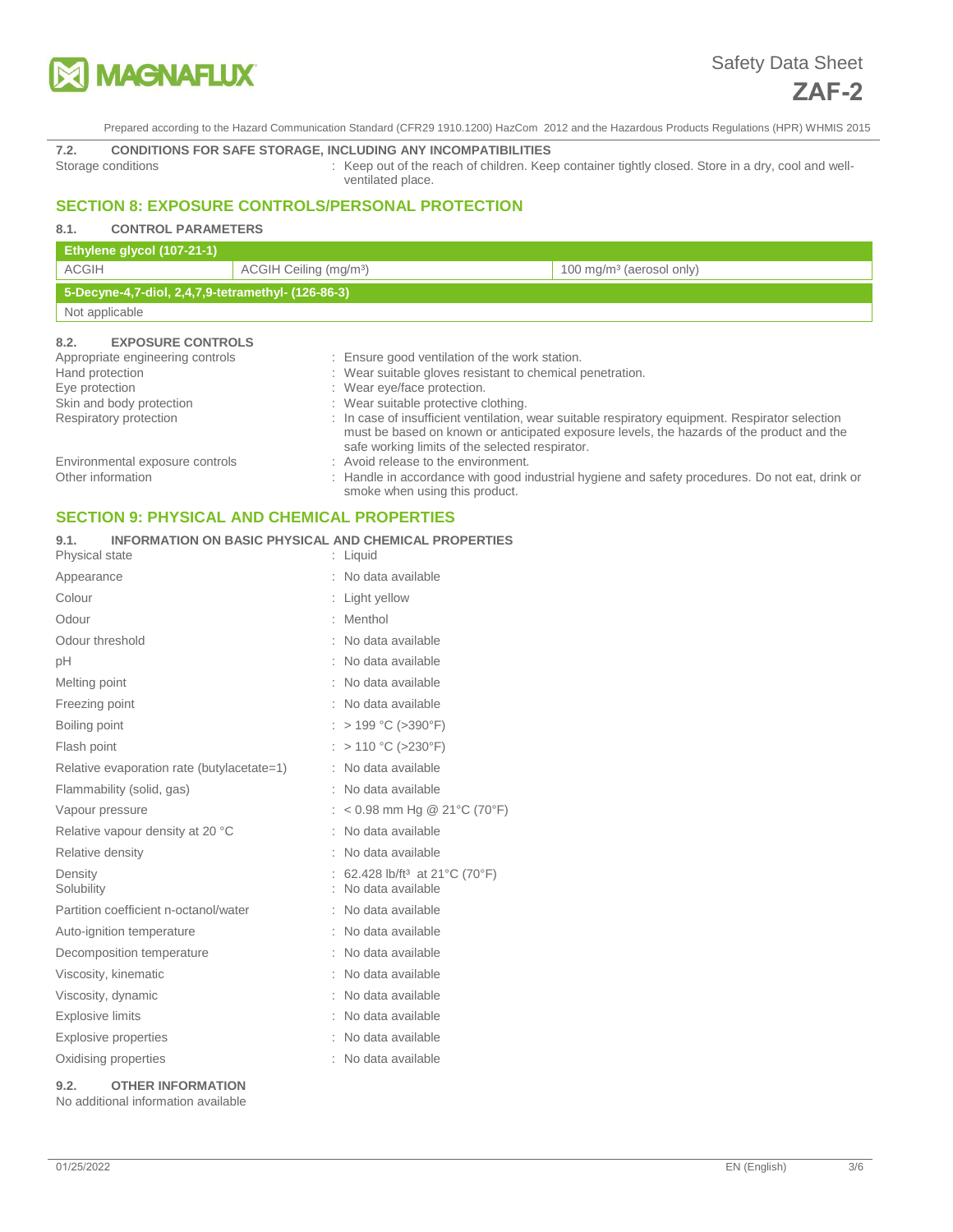

# **SECTION 10: STABILITY AND REACTIVITY**

#### **10.1. REACTIVITY**

No dangerous reactions known under normal conditions of use.

**10.2. CHEMICAL STABILITY** 

Stable under normal conditions.

## **10.3. POSSIBILITY OF HAZARDOUS REACTIONS**

No dangerous reactions known under normal conditions of use.

#### **10.4. CONDITIONS TO AVOID**

Heat. Incompatible materials.

#### **10.5. INCOMPATIBLE MATERIALS**

Materials reactive with hydroxyl compounds. Dehydrating agents. Oxidizing agents.

#### **10.6. HAZARDOUS DECOMPOSITION PRODUCTS**

May include, and are not limited to: oxides of carbon. Aldehydes. Various hydrocarbon fragments.

## **SECTION 11: TOXICOLOGICAL INFORMATION**

## **11.1. INFORMATION ON TOXICOLOGICAL EFFECTS**

| Acute toxicity (oral)       | : Oral: Harmful if swallowed. |
|-----------------------------|-------------------------------|
| Acute toxicity (dermal)     | : Not classified.             |
| Acute toxicity (inhalation) | : Not classified.             |
| ATE CA (oral)               | 500.00000000 mg/kg bodyweight |

| Ethylene glycol (107-21-1) |             |
|----------------------------|-------------|
| LD50 oral rat              | 4700 mg/kg  |
| LD50 dermal rat            | 10600 mg/kg |

| 5-Decyne-4,7-diol, 2,4,7,9-tetramethyl- (126-86-3)                                                                                                                                                                      |                                                                                                                                                                                                                                                                                                                                                                                                                                                                                                                                                                |  |
|-------------------------------------------------------------------------------------------------------------------------------------------------------------------------------------------------------------------------|----------------------------------------------------------------------------------------------------------------------------------------------------------------------------------------------------------------------------------------------------------------------------------------------------------------------------------------------------------------------------------------------------------------------------------------------------------------------------------------------------------------------------------------------------------------|--|
| LD50 oral rat                                                                                                                                                                                                           | $> 500$ mg/kg                                                                                                                                                                                                                                                                                                                                                                                                                                                                                                                                                  |  |
| LD50 dermal rabbit                                                                                                                                                                                                      | > 1000 mg/kg                                                                                                                                                                                                                                                                                                                                                                                                                                                                                                                                                   |  |
| LC50 inhalation rat                                                                                                                                                                                                     | > 20 mg/l (Exposure time: 1 h)                                                                                                                                                                                                                                                                                                                                                                                                                                                                                                                                 |  |
| Skin corrosion/irritation<br>Serious eye damage/irritation<br>Respiratory or skin sensitisation<br>Germ cell mutagenicity<br>Carcinogenicity<br>Reproductive toxicity<br>STOT-single exposure<br>STOT-repeated exposure | : Not classified.<br>: Causes serious eye damage.<br>: May cause an allergic skin reaction.<br>: Not classified.<br>: Not classified.<br>: Not classified.<br>: May cause respiratory irritation.<br>: Not classified.                                                                                                                                                                                                                                                                                                                                         |  |
| Aspiration hazard<br>Symptoms/injuries after inhalation<br>Symptoms/injuries after skin contact<br>Symptoms/injuries after eye contact<br>Symptoms/injuries after ingestion<br>Other information                        | : Not classified.<br>: May cause irritation to the respiratory tract.<br>: May cause skin irritation. Repeated exposure may cause skin dryness or cracking. May cause<br>an allergic skin reaction.<br>: Causes serious eye damage. Symptoms may include discomfort or pain, excess blinking and<br>tear production, with marked redness and swelling of the conjunctiva. May cause burns.<br>Harmful if swallowed. May cause gastrointestinal irritation, nausea, vomiting and diarrhea.<br>: Likely routes of exposure: ingestion, inhalation, skin and eye. |  |

# **SECTION 12: ECOLOGICAL INFORMATION**

| 12.1.<br><b>TOXICITY</b><br>: May cause long-term adverse effects in the aquatic environment.<br>Ecology - general |                                                                            |  |
|--------------------------------------------------------------------------------------------------------------------|----------------------------------------------------------------------------|--|
| Ethylene glycol (107-21-1)                                                                                         |                                                                            |  |
| LC50 fish 1                                                                                                        | 41000 mg/l (Exposure time: 96 h - Species: Oncorhynchus mykiss)            |  |
| EC50 Daphnia 1                                                                                                     | 46300 mg/l (Exposure time: 48 h - Species: Daphnia magna)                  |  |
| LC50 fish 2                                                                                                        | 14 - 18 ml/l (Exposure time: 96 h - Species: Oncorhynchus mykiss [static]) |  |

| 12.2.<br><b>PERSISTENCE AND DEGRADABILITY</b> |                  |  |
|-----------------------------------------------|------------------|--|
| ZAF-2                                         |                  |  |
| Persistence and degradability                 | Not established. |  |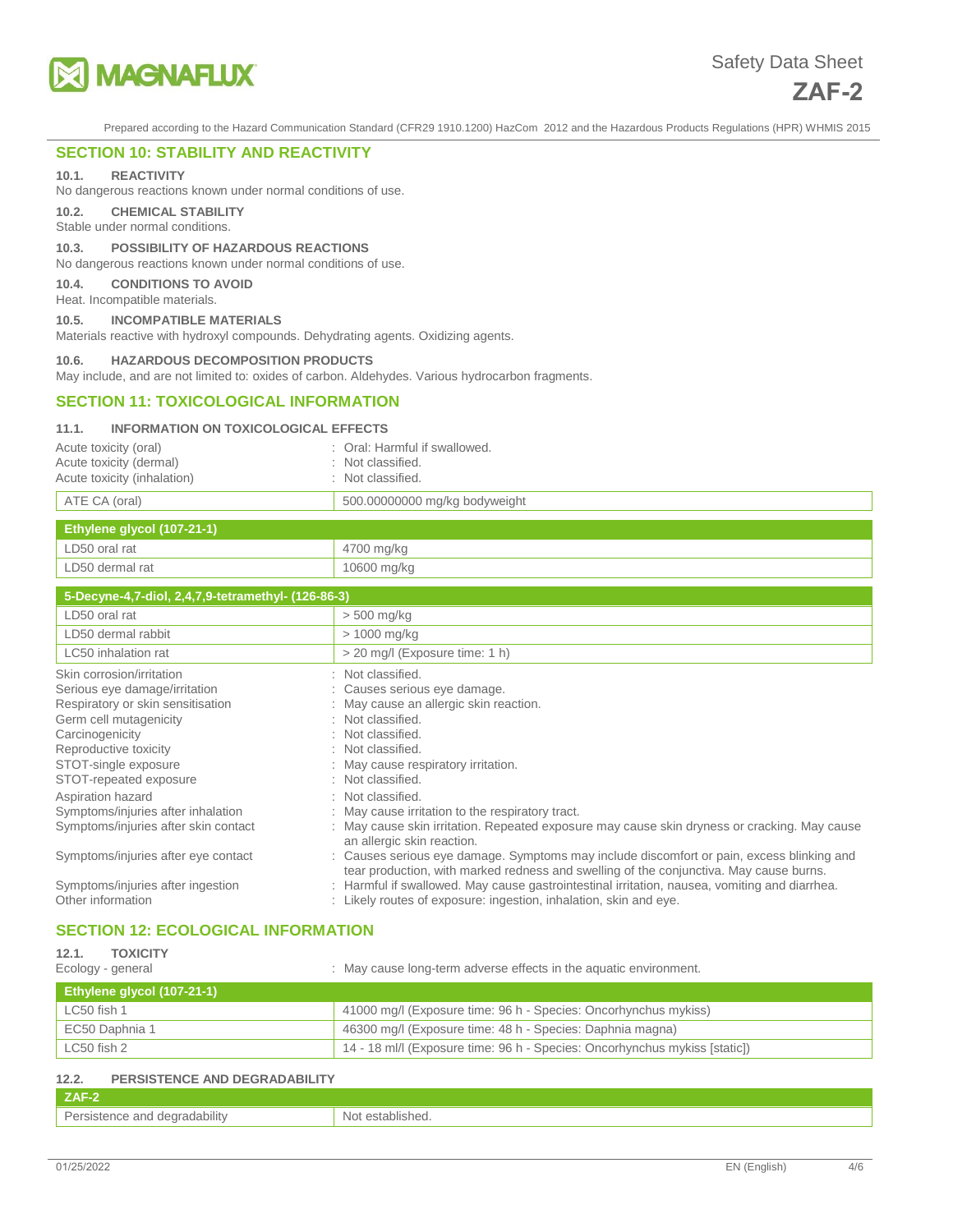

| 12.3.<br><b>BIOACCUMULATIVE POTENTIAL</b>                                                  |                                                                           |  |
|--------------------------------------------------------------------------------------------|---------------------------------------------------------------------------|--|
| $ZAF-2$                                                                                    |                                                                           |  |
| Bioaccumulative potential                                                                  | Not established.                                                          |  |
| Ethylene glycol (107-21-1)                                                                 |                                                                           |  |
| Partition coefficient n-octanol/water                                                      | $-1.93$                                                                   |  |
| <b>MOBILITY IN SOIL</b><br>12.4.<br>No additional information available                    |                                                                           |  |
| <b>OTHER ADVERSE EFFECTS</b><br>12.5.<br>Effect on the global warming<br>Other information | : No known effects from this product.<br>: No other effects known.        |  |
| <b>SECTION 13: DISPOSAL CONSIDERATIONS</b>                                                 |                                                                           |  |
| <b>WASTE TREATMENT METHODS</b><br>13.1.<br>Product/Packaging disposal recommendations      | : Dispose in a safe manner in accordance with local/national regulations. |  |
| <b>SECTION 14: TRANSPORT INFORMATION</b><br>In accordance with DOT/TDG/IATA/IMDG           |                                                                           |  |
| DOT (bulk)                                                                                 | : Not regulated for transport                                             |  |
| DOT (non-bulk)                                                                             | : Not regulated for transport                                             |  |
| <b>Transportation of Dangerous Goods</b>                                                   | : Not regulated for transport                                             |  |
| <b>IATA</b>                                                                                | Not regulated for transport                                               |  |
| <b>IMDG</b>                                                                                | Not regulated for transport                                               |  |

## **SECTION 15: REGULATORY INFORMATION**

#### **15.1. FEDERAL REGULATIONS**

All components of this product are listed, or excluded from listing, on the United States Environmental Protection Agency Toxic Substances Control Act (TSCA) inventory.

All components of this product are listed, or excluded from listing, on the Canadian DSL (Domestic Substances List) and NDSL (Non-Domestic Substances List) inventories.

| Ethylene glycol (107-21-1)                                          |            |  |
|---------------------------------------------------------------------|------------|--|
| Subject to reporting requirements of United States SARA Section 313 |            |  |
| <b>CERCLA RQ</b>                                                    | 5000 lb    |  |
| SARA Section 313 - Emission Reporting                               | $1\%$      |  |
| NFPA health hazard                                                  | : 3        |  |
| NFPA fire hazard                                                    | : 1        |  |
| NFPA reactivity                                                     | $\colon 0$ |  |
|                                                                     |            |  |

## **15.2. INTERNATIONAL REGULATIONS**

# No additional information available

**15.3. US STATE REGULATIONS** 

California Proposition 65 - This product contains, or may contain, trace quantities of a substance(s) known to the state of California to cause cancer, developmental and/or reproductive harm

| Ethylene glycol (107-21-1)                                  |                                                                   |                                                                              |                                                                            |                                     |
|-------------------------------------------------------------|-------------------------------------------------------------------|------------------------------------------------------------------------------|----------------------------------------------------------------------------|-------------------------------------|
| U.S. - California -<br>Proposition 65 -<br>Carcinogens List | U.S. - California -<br>Proposition 65 -<br>Developmental Toxicity | U.S. - California -<br>Proposition 65 -<br>Reproductive Toxicity -<br>Female | U.S. - California -<br>Proposition 65 -<br>Reproductive Toxicity -<br>Male | No significant risk<br>level (NSRL) |
| Yes                                                         | Yes                                                               | <b>No</b>                                                                    | <b>No</b>                                                                  |                                     |